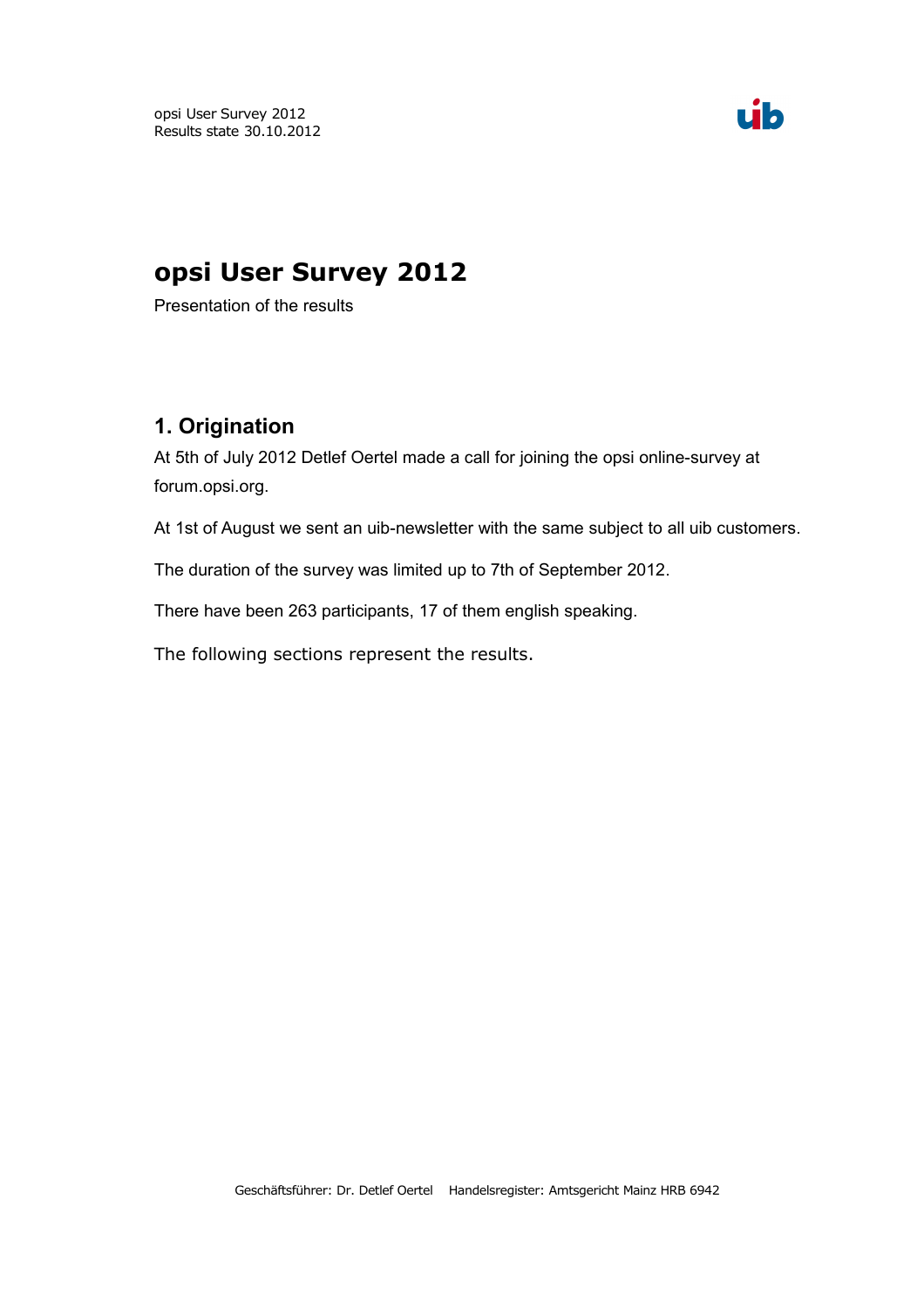

### **2. Questions about your relation to opsi**



#### **2.1. Questions about your relation to opsi**

## **3. Questions about the opsi installation**

#### **3.1. Since which year you are using opsi ?**



263 answers. 227 of the custumers who joined the survey had productive opsiinstallations. The others had e.g. testing systems.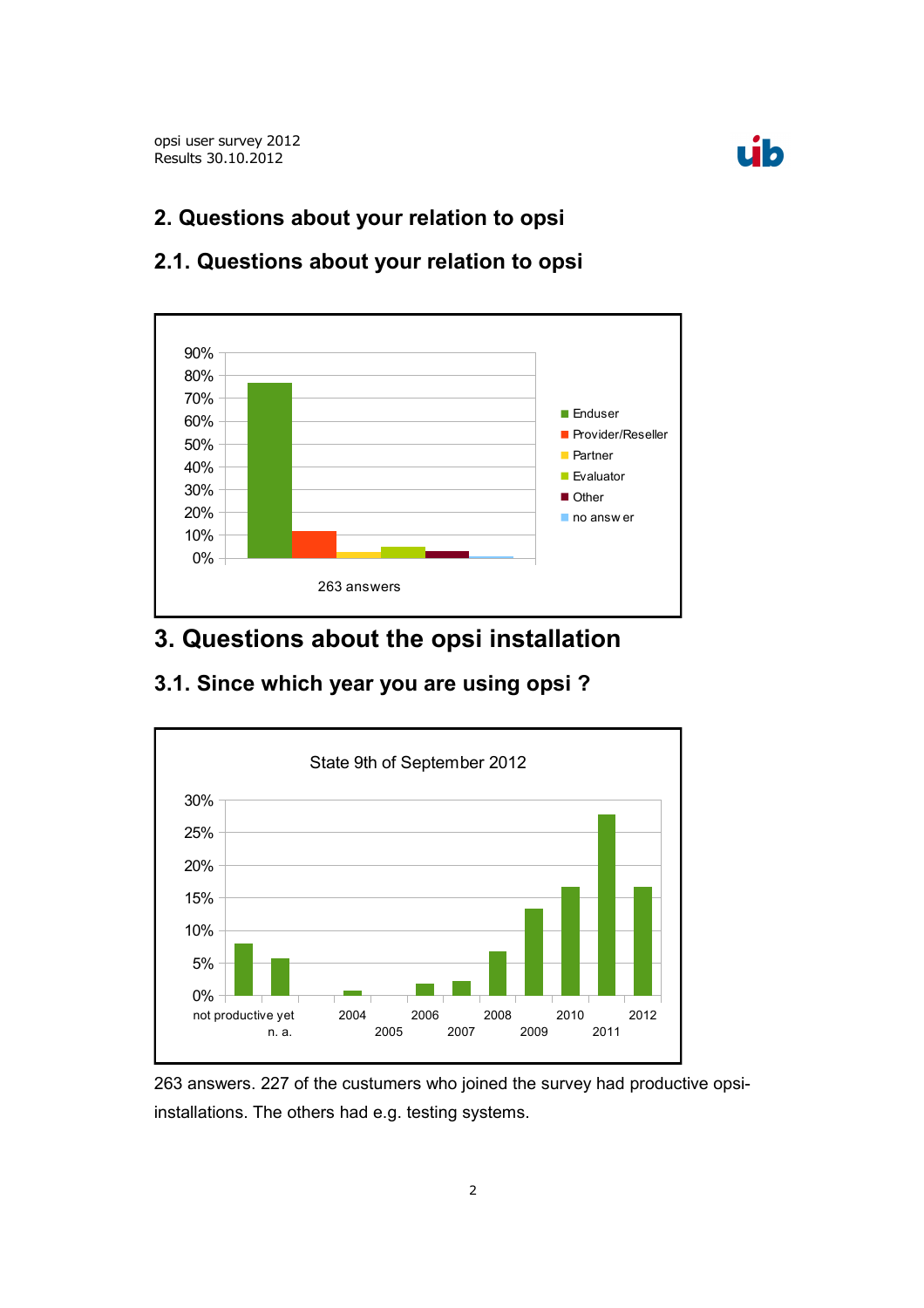



## **3.2. Which version of opsi are you using ?**



## **3.3. How many clients do you manage with opsi ?**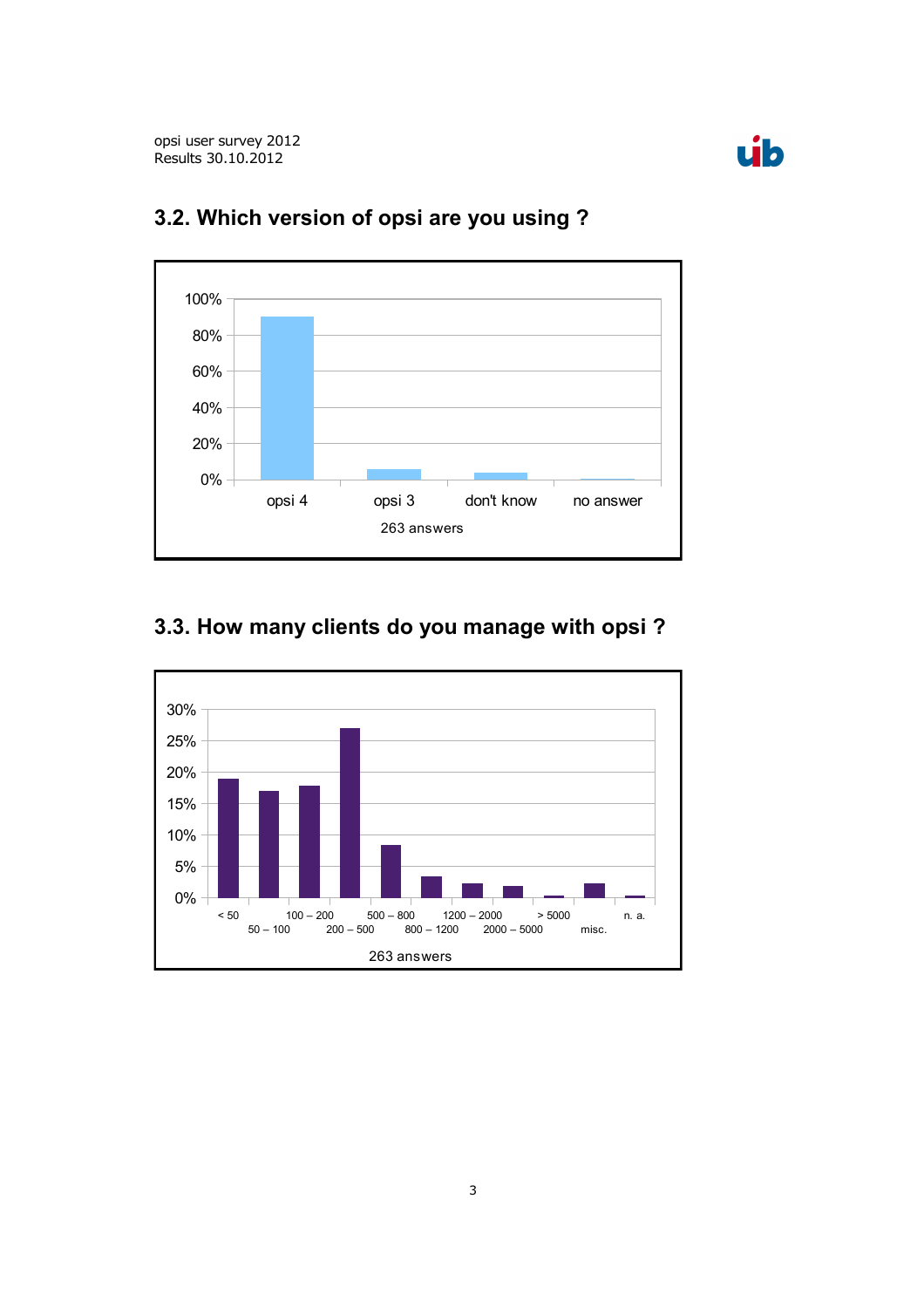



#### **3.4. Which windows clients are you using with opsi ?**

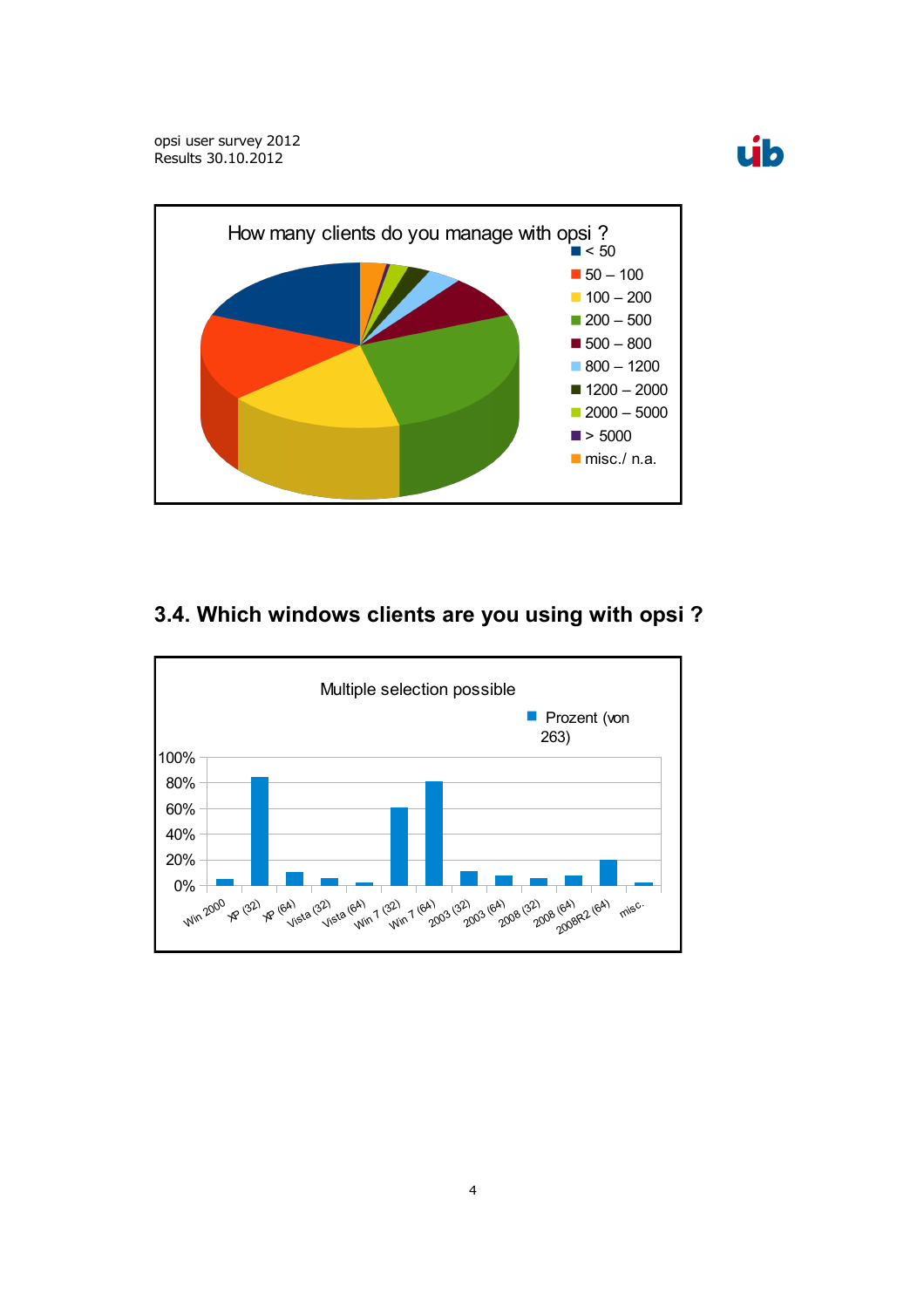



#### **3.5. Which Linux distribution do you use for your opsi server ?**

4 customers mentioned the opsi VM. 14 x CentOS is mentioned. 1 x FreeBSD, 1 x eisfair-2, 1 x fedora, 1 x gentoo, 1 x comment "my wish had been gentoo".



#### **3.6. Which opsi extensions are you using ?**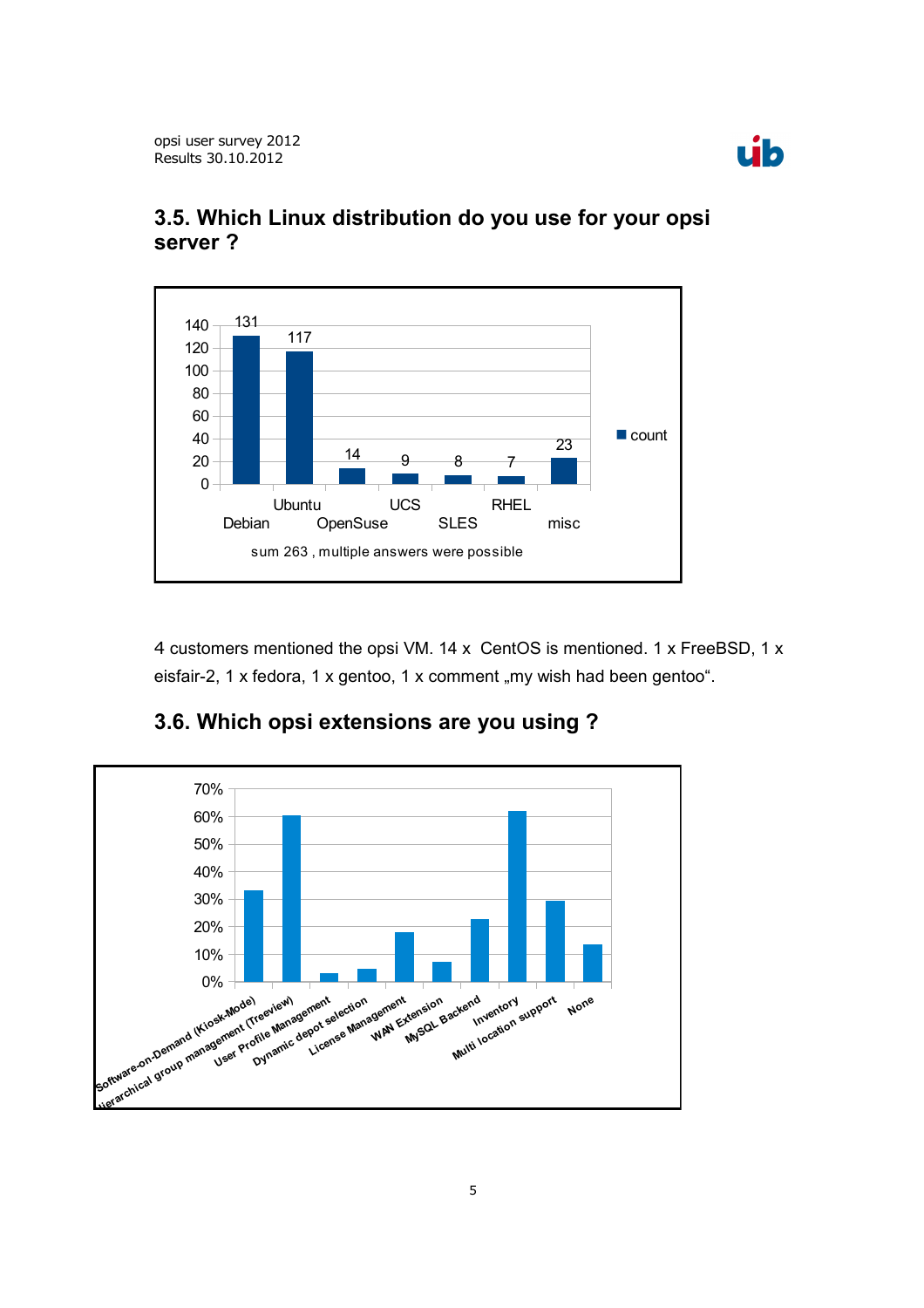

### **4. Feature requests**

#### **4.1. Which new opsi extension would you need most ?**

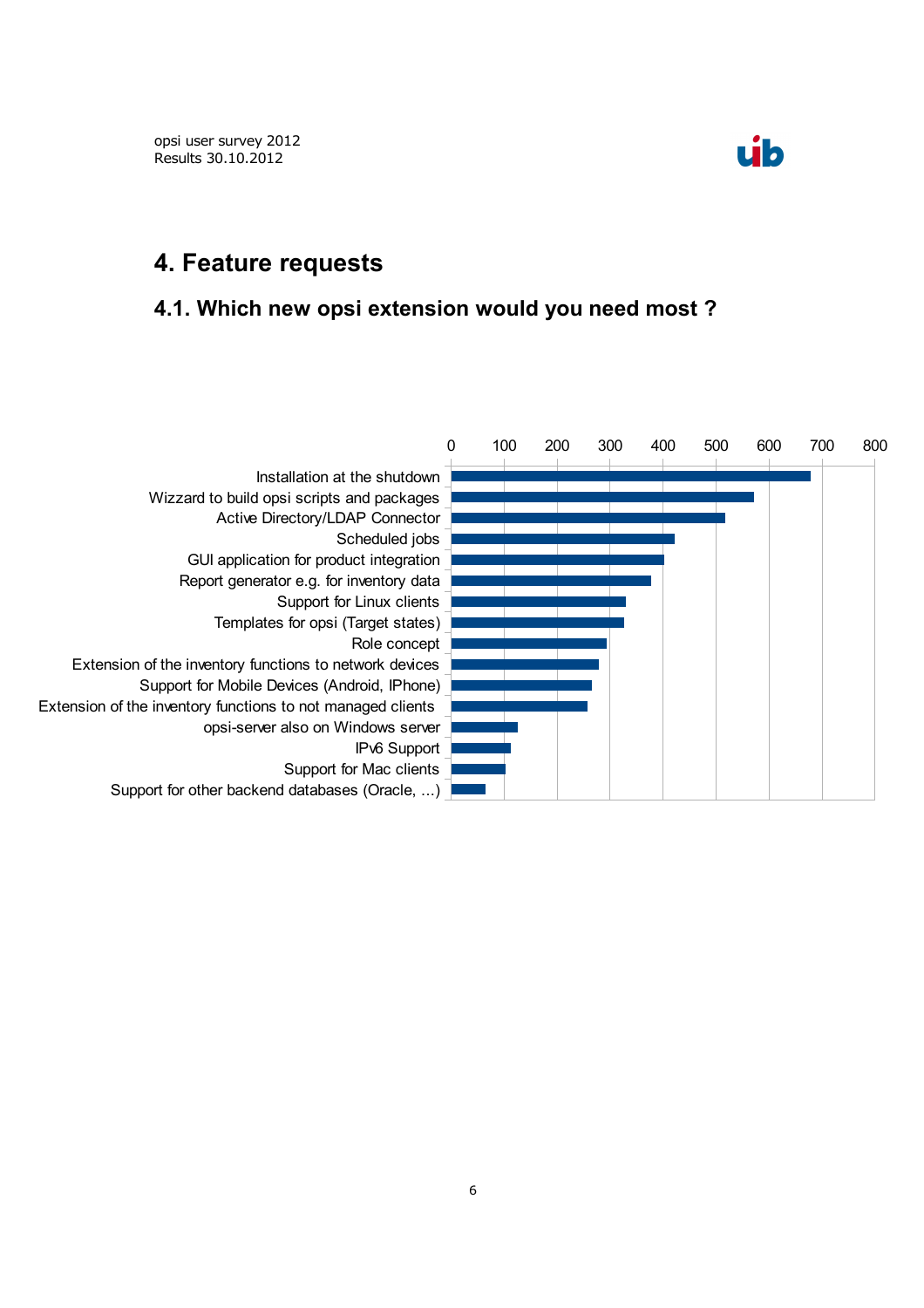

#### **4.2. Do you wish a opsi congress for an experience exchange between opsi users and to see new features ?**



# **5. Your experience with opsi**

**5.1. What are the most important characteristics and advantages of opsi from your point of view ?**



The most important characteristics of opsi, mentioned by the opsi customers are open source and transparency (I can understand what happens).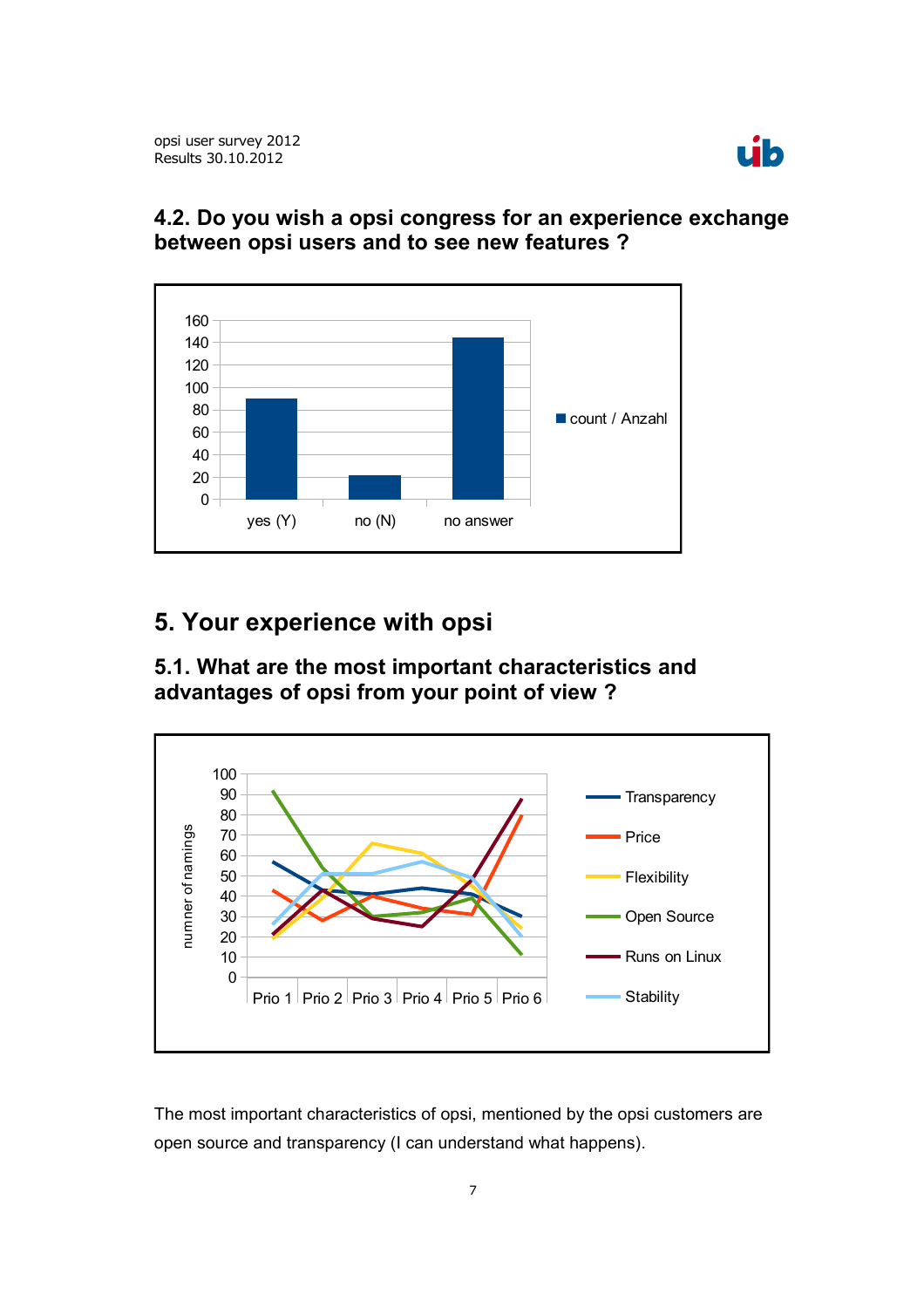



# **6. Give us your rating**

#### **6.1. Please grade opsi.**



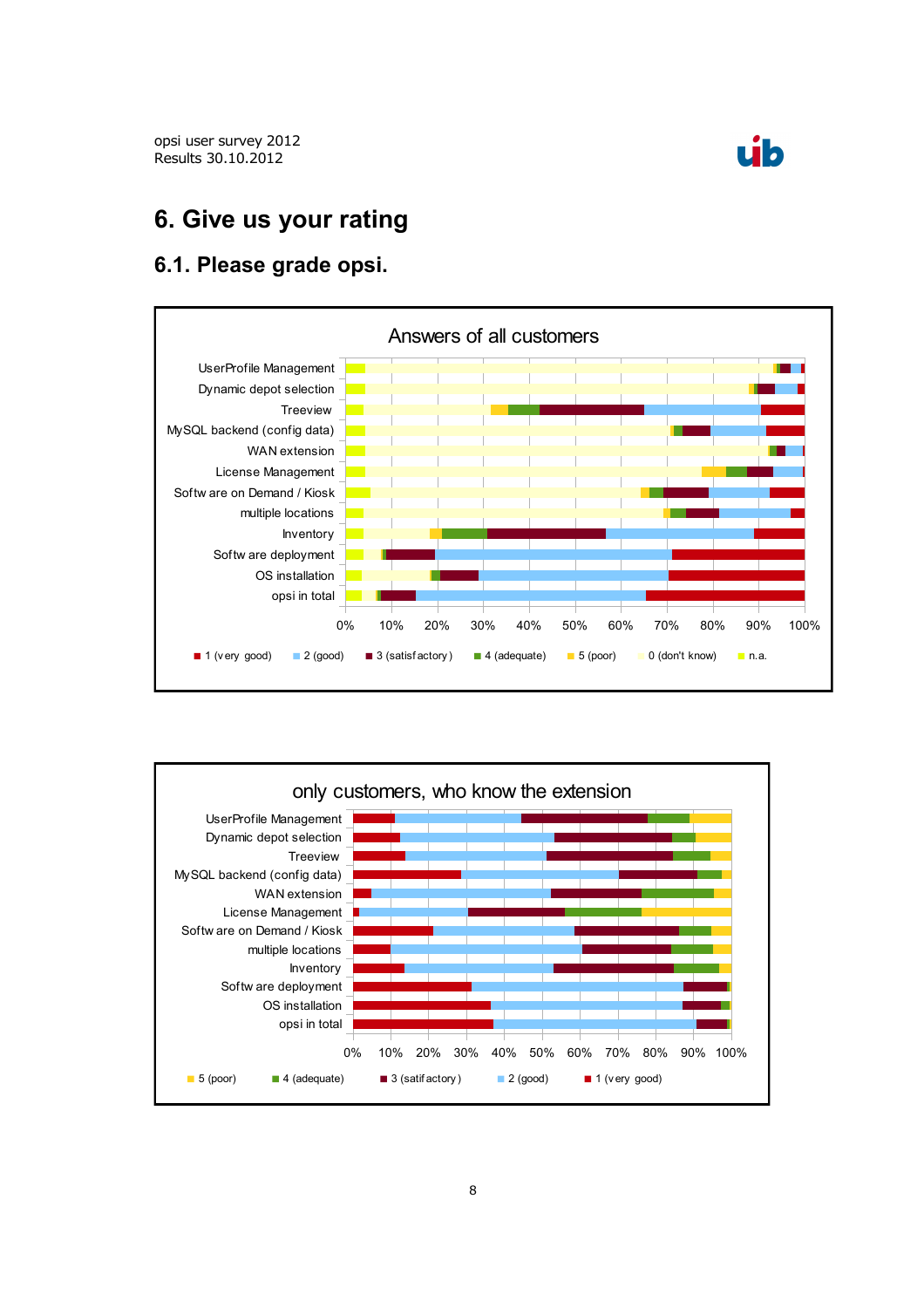



#### **6.2. Please grade our contract support**

## **6.3. Please grade our patch management subscriptios.**

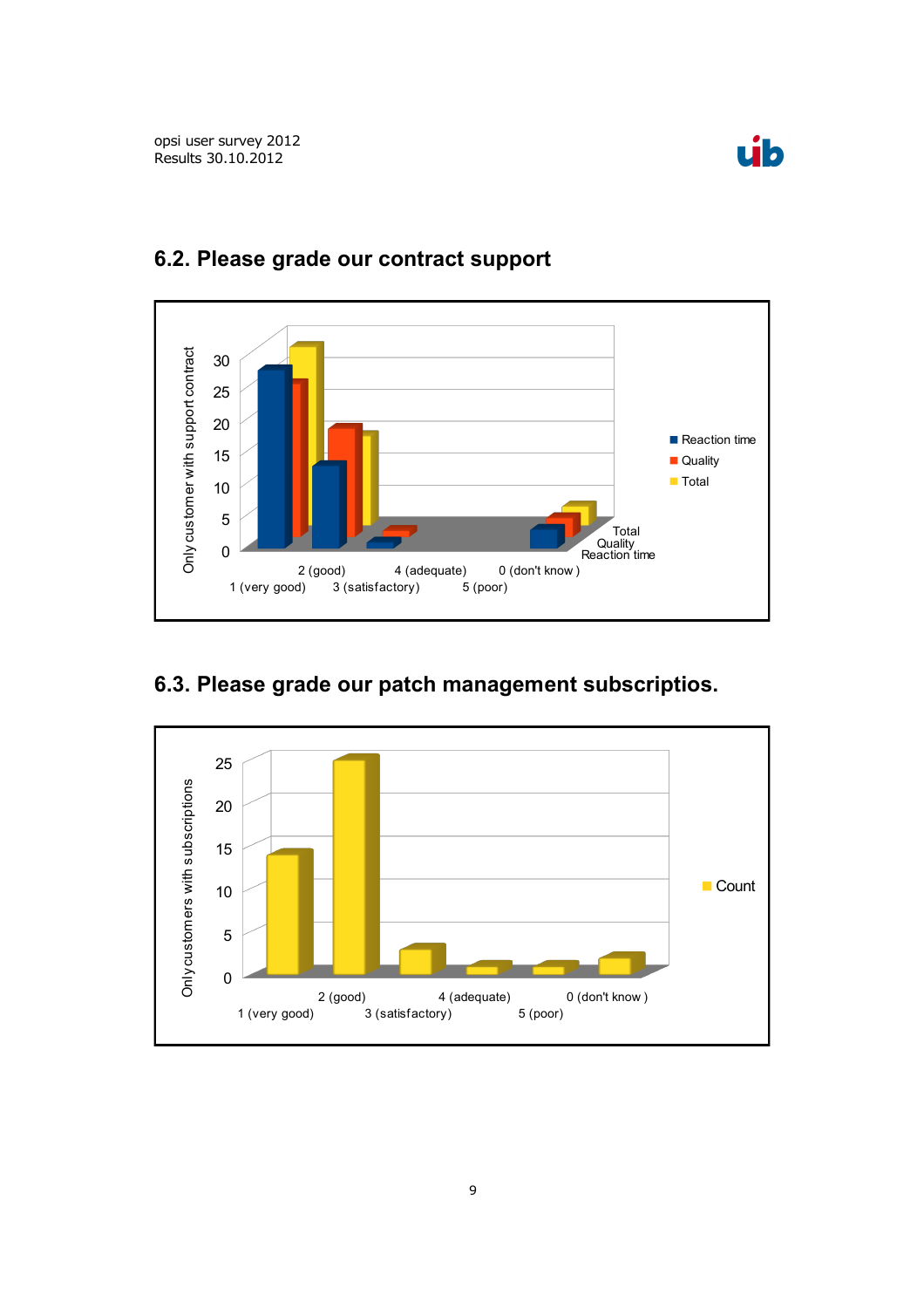



## **6.4. Please grade our free forum (forum.opsi.org).**

# **6.5. Please grade our documentation - in total**

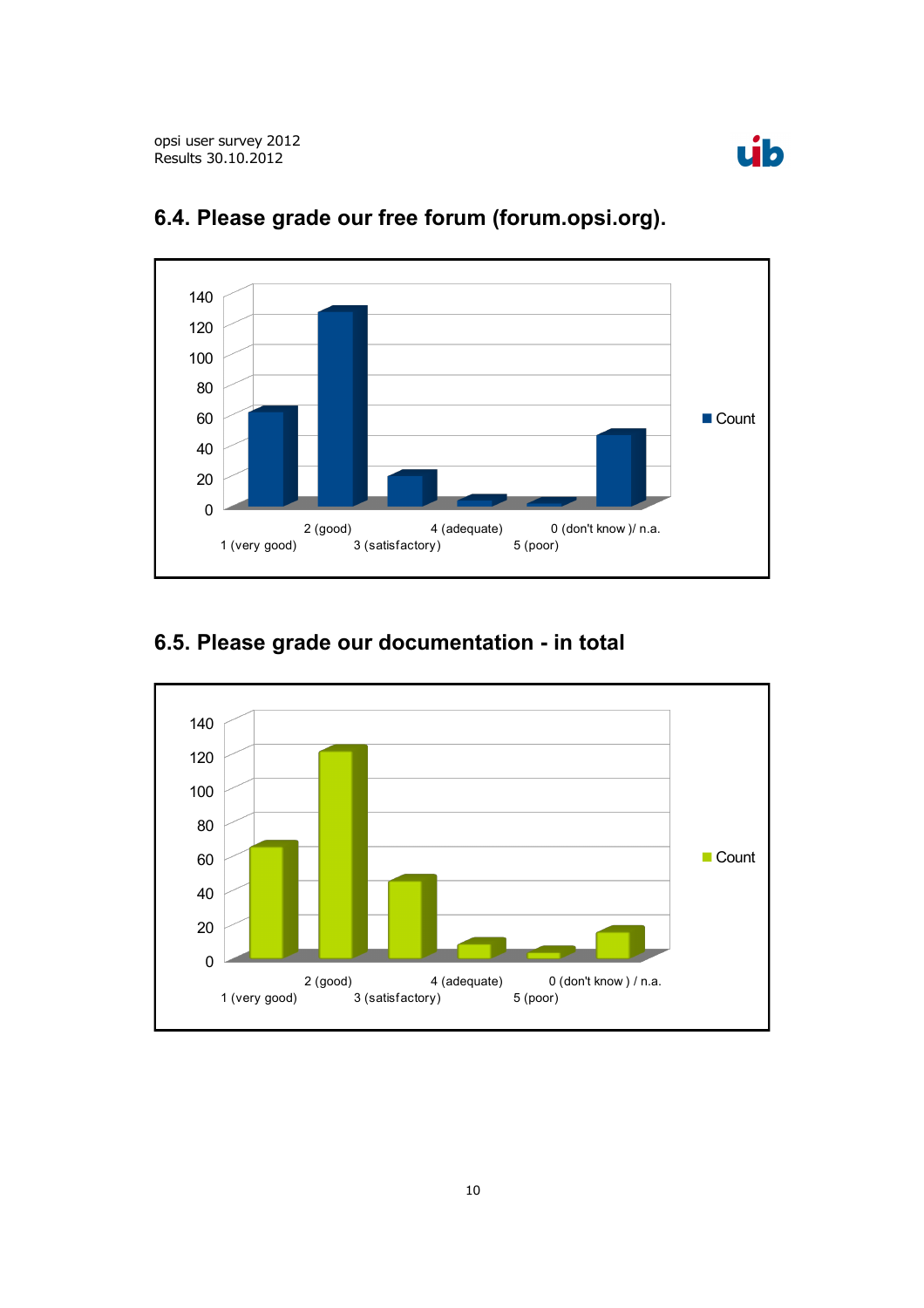



# **7. Training**



# **7.1. Did you get a training on opsi ?**

# **7.2. Which kind of training ?**